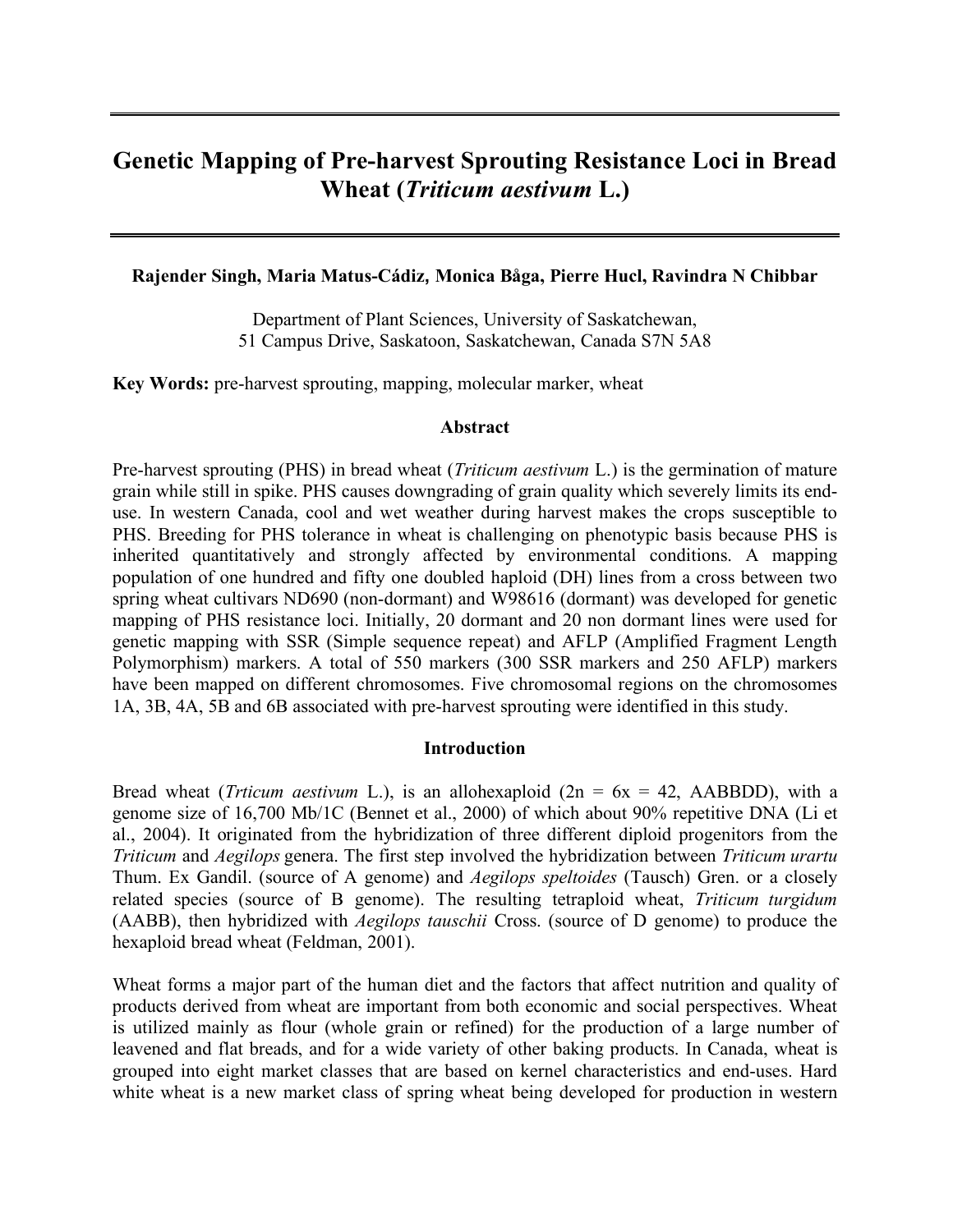Canada. There is a world wide demand for white wheat because consumers prefer the taste and appearance of food prepared from white wheat. With fewer phenolic compounds and tannins in bran, white wheat also imparts a less bitter taste and a more favorable appearance to the final product. When milling wheat to flour color standard, hard white wheat has flour yield advantage over hard red wheat. Introduction of hard white wheat cultivars would allow Canada to compete more directly with Australia which grows white wheat and is the world's leading hard white wheat exporter.

For all its advantages, white wheat does have one drawback, pre-harvest sprouting (PHS). PHS is the germination of mature grain while still in spike. PHS in rain affected wheat crops causes downgrading of quality, severely limit end-use application, and results in substantial losses in price and crop yield. In western Canada, cool and wet weather during harvest makes the crops susceptible to PHS. Breeding for PHS tolerance in wheat is challenging on phenotypic basis because PHS is inherited quantitatively and strongly affected by environmental conditions. Moreover screening of PHS tolerance is hampered by existence of genotype x environment interactions. DNA based molecular markers have already proven to be extremely useful for a number of traits in wheat (Koebner & Summers, 2003). Thus, the objective of this study is to develop a genetic linkage map to identify the chromosomal regions conferring PHS resistance in bread wheat.

## **Materials and Methods**

# **Plant Material:**

A mapping population of one hundred and fifty one doubled haploid (DH) lines from a cross between two spring wheat (*Triticum aestivum* L.) cultivars ND690 (non-dormant) and W98616 (dormant) developed at the Department of Plant Sciences, University of Saskatchewan, Saskatoon, Canada was used for molecular mapping. The parent W98616 is a white kernel, dormant line selected from cross AUS1408/RL4137. AUS 1408, a white kernel wheat and RL4137, a red kernel wheat, are considered good sources of PHS resistance. The parent ND690, an American cultivar, commonly known as Argent, is a white seeded, non-dormant wheat having dark grain color.

# **Simple Sequence Repeat (SSR) & Amplified Fragment Length Polymorphism (AFLP) analysis:**

For SSR analysis, a polymerase chain reaction (PCR) was performed in a 25 µl volume containing 100 ng of genomic DNA, 2.5  $\mu$ l of 10x PCR buffer, 200  $\mu$ M of each dNTP, 0.2  $\mu$ M of each primer, 1.0 unit of *Taq* DNA polymerase (Sigma) in MyCycler TM thermal cycler (Bio-Rad). The thermocycling program consisted of an initial denaturation at 95°C for 4.15 min, followed by 30 cycles of 45 sec at 95°C, 20 sec at 50-65°C, 1.30 min at 72°C and a final step of 10 min at 72°C.

AFLP analysis using *EcoR1*/*Mse1* primer/adaptor combination was performed as described by Vos et al. (1995). The PCR products were analyzed on 6% denaturing polyacrylamide gel electrophoresis to detect the polymorphism.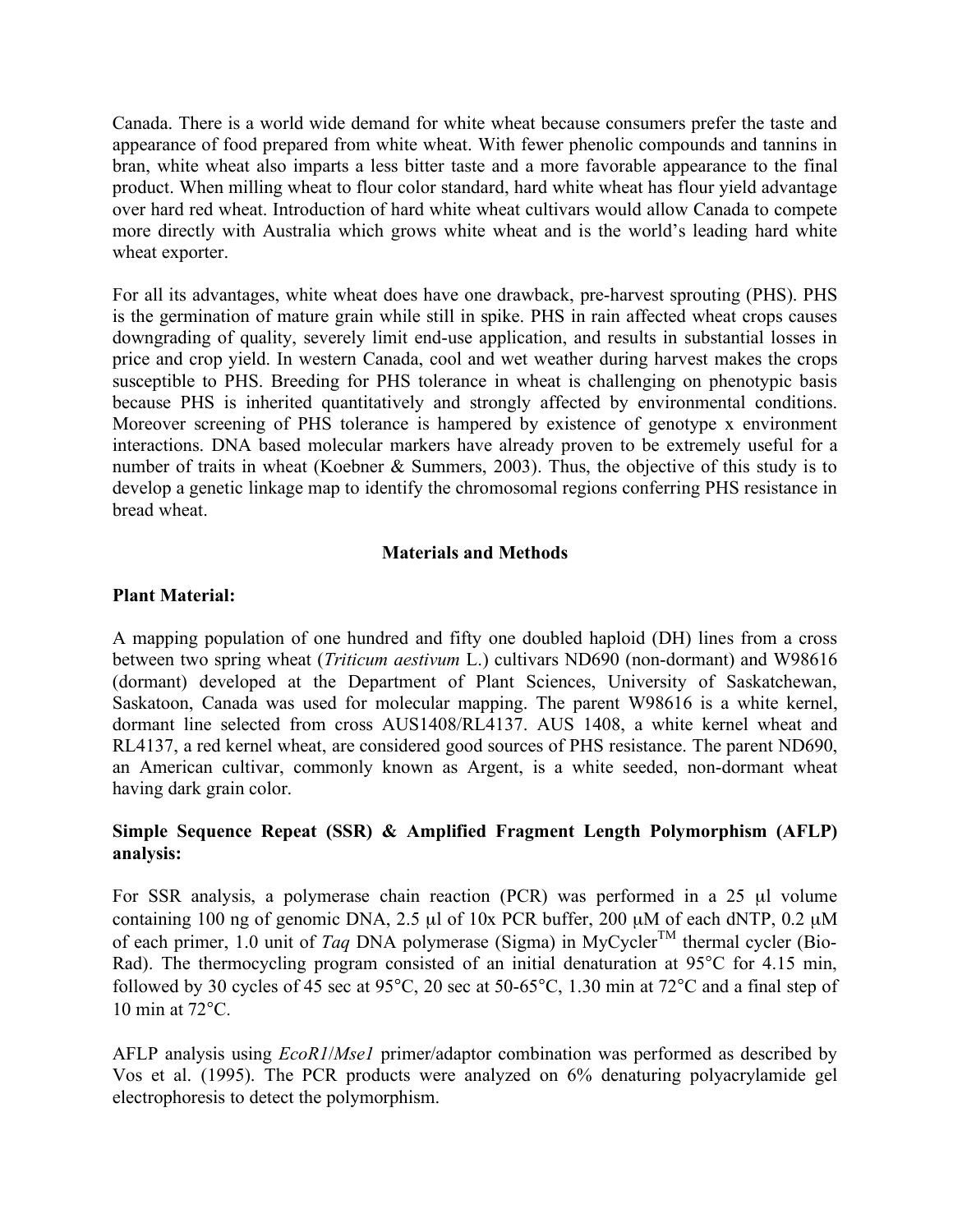## **Genetic map construction & QTL analysis:**

JoinMap® 3.0 (Van Ooijen and Voorrips, 2001) was used for linkage analysis of mapping data, with an LOD threshold of 3.0. Recombination fractions will be converted into genetic map distance (cM) using the Kosambi mapping function (Kosambi et al. 1944). Linkage groups were assigned to chromosomes via comparisons to reference maps of known SSR loci. MapQTL<sup>®</sup> 5 Van Ooijen JW (2004) software was use for QTL analysis. Kruskal-Wallis rank sum test was performed to find the association between individual marker and germination results.

#### **Results and Discussions**

## **Germination test:**

The germination percentage of 151 DH lines from the W98616 x ND690 cross showed a normal distribution. The percentage germination varied from 8 to 97% for DH lines. The dormant genotype W98616 and non-dormant genotype ND690 showed a germination level of 4% and 97%, respectively. The genotypes RL4137 and AUS 1408, the parents of W98616, showed a germination level of 2% and 13%, respectively. The most dormant (20) and non-dormant (20) DH lines were selected for genetic mapping (Fig 1).



**Figure 1. Germination percentage of Doubled Haploid (DH) lines**

## **Marker analysis:**

Molecular marker analysis with SSR markers were performed on 20 resistant and 20 susceptible lines. The resistant and susceptible lines were selected on the basis of mean germination percentage of two years,  $2002 \& 2003$  (Fig 1). DH lines less than  $30\%$  germination were considered as dormant, whereas, DH lines more than 80% germination were considered as nondormant in this study. The genotypes AUS 1408 and RL 4137, sources of dormancy were also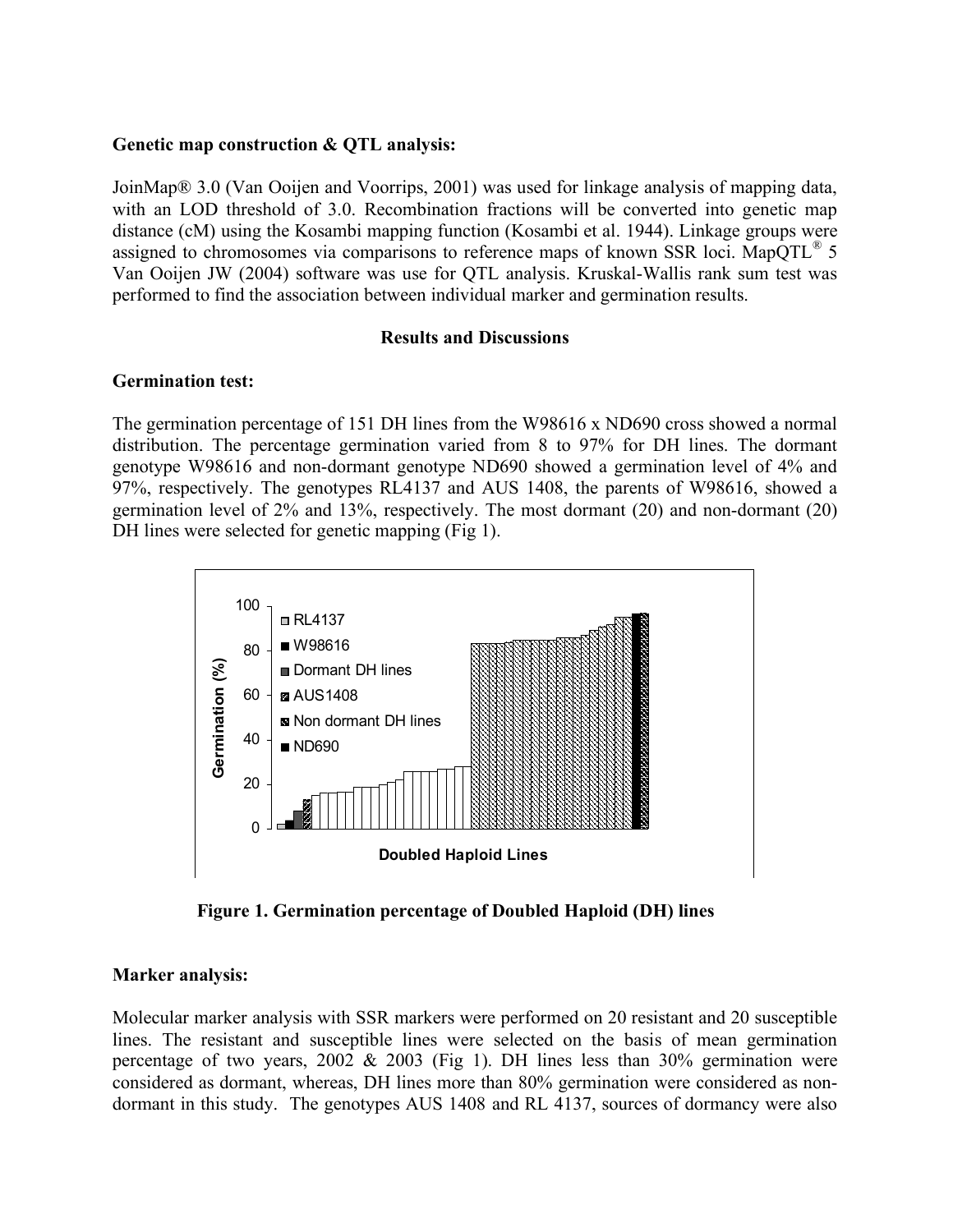included in the screening. The polymorphic microsatellite markers were used to screen the mapping population. A total of 550 markers (300 SSR markers and 250 AFLP) markers were scored with the mapping population. A linkage map of 1610 cM was obtained in this mapping population. No linkage group was assigned on homoeologous chromosome group 2 and chromosome 4D. One linkage group was assigned to chromosome 1A, 1B, 1D, 3B, 3D, 4B, 6A and 6B, respectively, whereas, two linkage groups were assigned to other chromosomes.



# **Figure 3. Genetic map of chromosomes involved in PHS resistance. Chromosomal regions implicated in PHS resistance from our study have been indicated by asterisk (\*).**

Five chromosomal regions on the chromosomes 1A, 3B, 4A, 5B and 6B were found to be associated with PHS resistance. Kruskal-Wallis rank sum test was performed to find the association between individual marker and germination data. Marker analysis identified a QTL located on chromosome 4A flanked by SSR markers DuPw004, barc170 and gwm565. A highly significant QTL associated with grain dormancy on 4A has been identified in two white grained wheat genotypes; AUS1408 & SW95-50213 and a Japanese red-grained wheat (Mares et al., 2005). Noda et al., (2002) have suggested that chromosome 4A has the major gene(s) for embryo sensitivity to abscisic acid and dormancy. The QTL on chromosome 6B was flanked by wmc104, gwm508 and cfd13 in this study. Roy et al. (1999) also reported the association of microsatellite wmc104 with PHS explaining 10.7% phenotypic variance. Flintham et al., (1999) reported a *Phs* locus on chromosome 7D based on bulk segregant analysis of DH lines derived from Boxer x Soleil cross. Subsequent analysis of additional RILs (Recombinant Inbred Lines) revealed that the initial QTL location to be a false QTL, and subsequently the *Phs* locus was relocated to the long arm of chromosome 4A. The *Phs* locus cosegregated with marker *Xpsr* 1327 in both DH and RIL populations, placing it in the region of an ancestral translocation/inversion point between chromosomes 4AS and 5AL (Flintham et al., 2002). The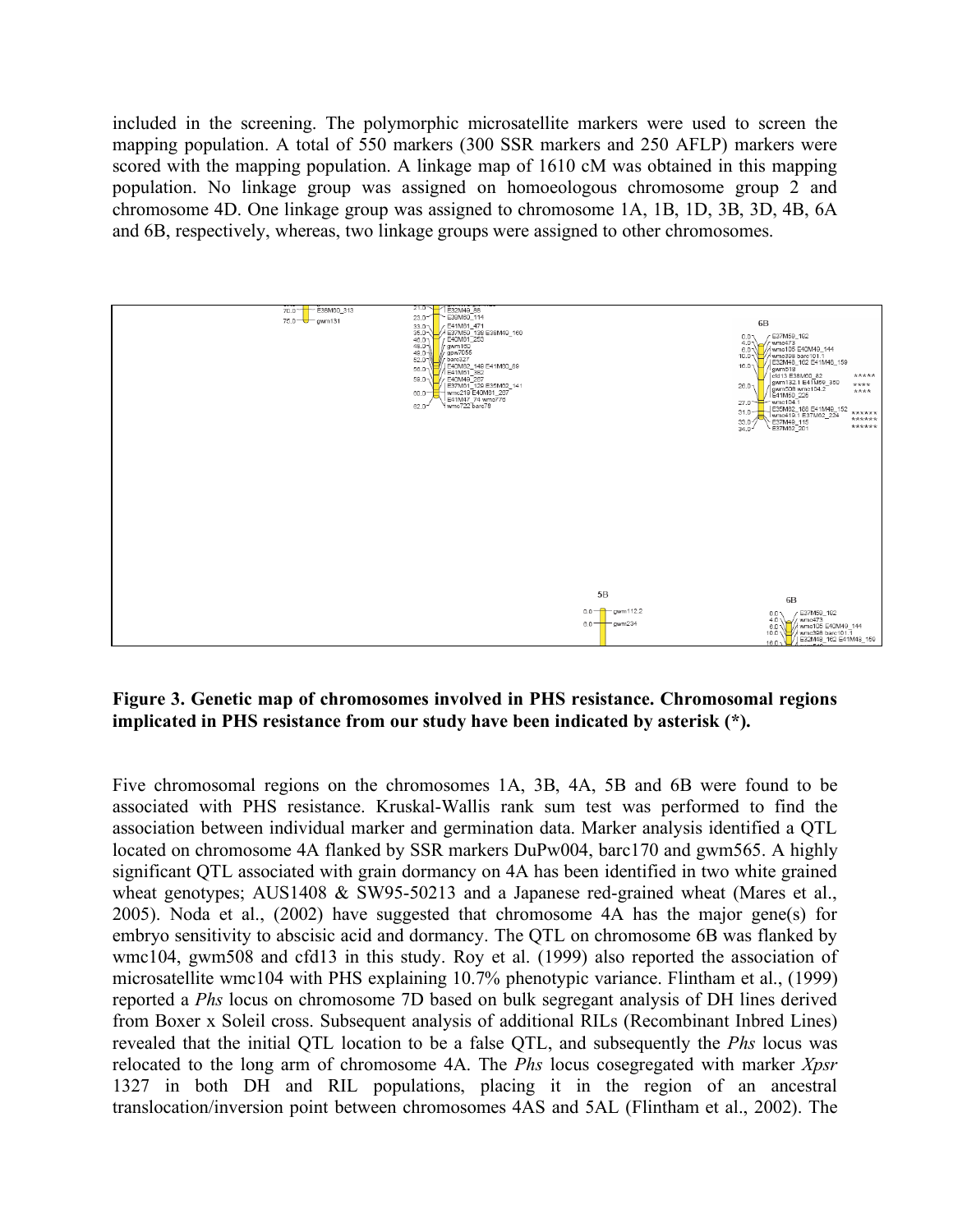three chromosomal regions on 1A, 3B and 6B also showed a strong association with PHS resistance. RFLP analyses revealed eight regions of the wheat genome were associated with PHS-resistance (Anderson et al., 1993) including 1A, 3B and 6B. In a different study, four QTL were mapped for resistance to PHS, all of them being co-localized with QTL for grain color (Groos et al. 2002). Three of these QTL's were located on the long arm of group 3 chromosomes, close to the position of the *R* loci. But in the present study the QTL on 3B was positioned on the proximal end of long arm of 3B. Work is in progress to find more markers in the regions associated with PHS resistance.

#### **Acknowledgements**

Financial support provided by Canada Research Chair program and SK Department of Industry CRC Fund are gratefully acknowledged.

#### **References**

- 1. Anderson JA, Sorrells ME, Tanksley SD (1993) RFLP analysis of genomic regions associated with resistance to pre-harvest sprouting in wheat. Crop Sci 33: 453-459.
- 2. Bennet MD, Bhandol P, Leitch IJ (2000) Nuclear DNA amounts in angiosperms and their modern uses – 807 new estimates. Ann Bot 86: 859-909.
- 3. Feldman M (2001) Origin of cultivated wheat. In: The world wheat book A history of wheat breeding. Eds. AP Bonjean and WJ Angus. Lavoisier Publishing, Paris, France. pp 3-56.
- 4. Flintham J, Adlam R, Bassoi M, Holdsworth M, Gale M (2002) Mapping genes for resistance to sprouting damage in wheat. Euphytica 126: 39-45.
- 5. Flintham JE, Adlam RE, Gale MD (1999) Seed coat and embryo dormancy in wheat. In: D. Weipert (ed.)  $8<sup>th</sup>$  Int Symp on Pre-Harvest Sprouting in Cereals, pp 67-76. Association of Cereal Research, Detmold, Germany.
- 6. Groos C, Gay G, Perretant MR, Gervais L, Bernard M, Dedryver F, Charmet G (2002) Study of the relationship between pre-harvest sprouting and grain color by quantitative trait loci analysis in white x red grain bread-wheat cross. Theor Appl Genet. 104:39-47
- 7. Koebner RM, Summers RW (2003) 21st Century wheat breeding: plot selection or plate detection? Trends Biotechnol 21:59-63.
- 8. Kosambi DD (1944) The estimation of map distances from recombination values. Ann Eugen 12:172-175.
- 9. Li W, Zhang P, Fellers JP, Friebe B, Gill BS (2004) Sequence composition, organization, and evolution of the core Triticeae genome. Plant J 40: 500-511.
- 10. Mares D, Mrva K, Cheong J, Williams K, Watson B, Storlie E, Sutherland M, Zou Y (2005) A QTL located on chromosome 4A associated with dormancy in white- and redgrained wheats of diverse origin. Theor Appl Genet. 111:1357-1364.
- 11. Noda K, Matsuura T, Maekawa M, Taketa S (2002) Chromosomes responsible for sensitivity of embryo to abscisic acid and dormancy in wheat. Euphytica 123:203-209.